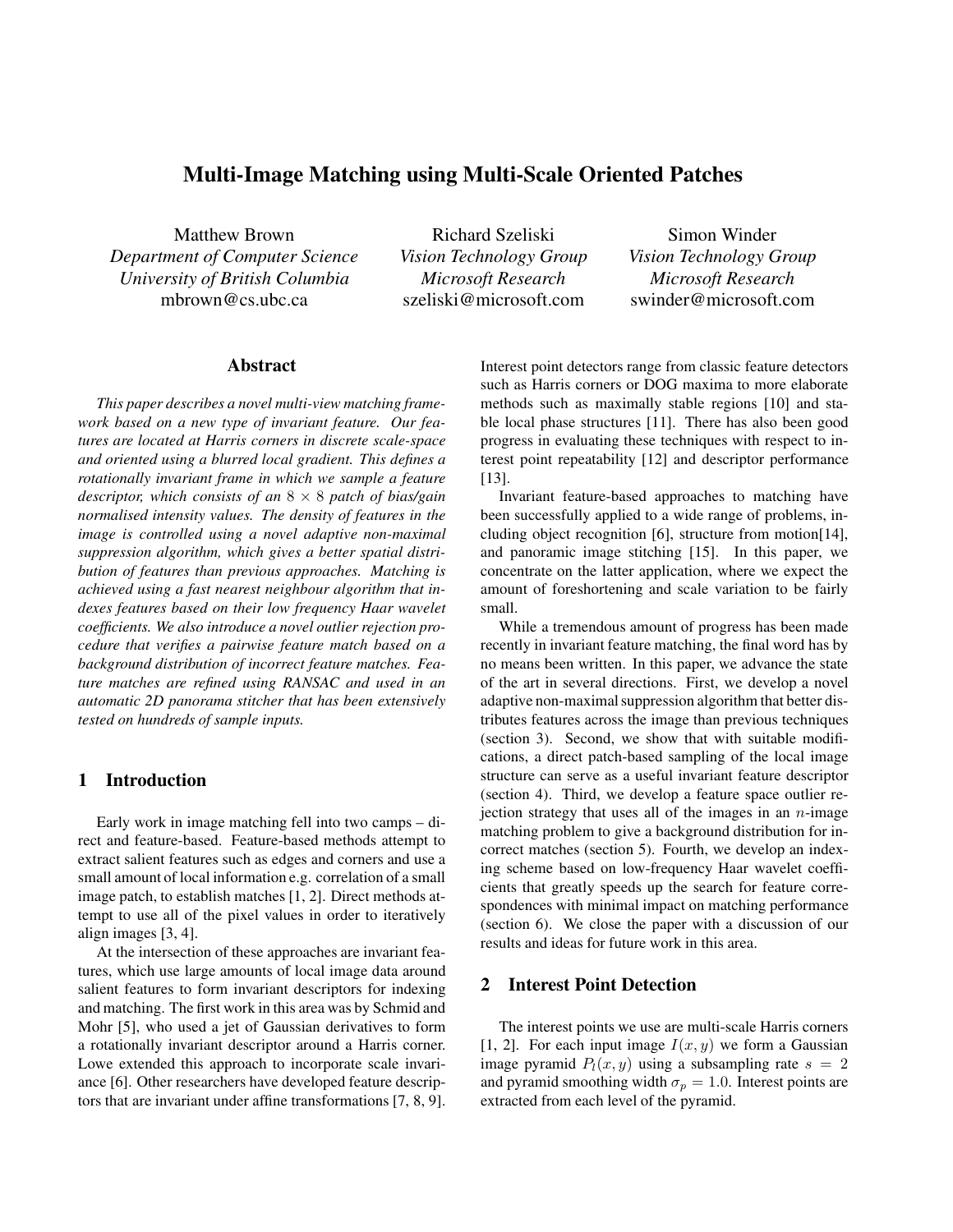

*Figure 1. Multi-scale Oriented Patches (MOPS) extracted at five pyramid levels from one of the Matier images. The boxes show the feature orientation and the region from which the descriptor vector is sampled.*

The Harris matrix at level l and position  $(x, y)$  is the smoothed outer product of the gradients

$$
\mathbf{H}_{l}(x,y) = \nabla_{\sigma_d} P_l(x,y) \nabla_{\sigma_d} P_l(x,y)^T * g_{\sigma_i}(x,y)
$$

We set the integration scale  $\sigma_i = 1.5$  and the derivative scale  $\sigma_d = 1.0$ . To find interest points, we first compute the "corner strength" function

$$
f_{HM}(x,y) = \frac{\det \mathbf{H}_l(x,y)}{\operatorname{tr} \mathbf{H}_l(x,y)} = \frac{\lambda_1 \lambda_2}{\lambda_1 + \lambda_2}
$$

which is the harmonic mean of the eigenvalues  $(\lambda_1, \lambda_2)$  of **H**. Interest points are located where the corner strength  $f_{HM}(x, y)$  is a local maximum in a  $3 \times 3$  neighbourhood, and above a threshold  $t = 10.0$ . Once local-maxima have been detected, their position is refined to sub-pixel accuracy by fitting a 2D quadratic to the corner strength function in the local  $3 \times 3$  neighbourhood and finding its maximum.

For each interest point, we also compute an orientation <sup>θ</sup>, where the orientation vector [cos θ,sin <sup>θ</sup>] = **<sup>u</sup>**/|**u**<sup>|</sup> comes from the smoothed local gradient

$$
\mathbf{u}_l(x,y) = \nabla_{\sigma_o} P_l(x,y)
$$

The integration scale for orientation is  $\sigma_o = 4.5$ . A large derivative scale is desirable so that the gradient field  $\mathbf{u}_l(x, y)$  varies smoothly across the image, making orientation estimation robust to errors in interest point location.

### **3 Adaptive Non-Maximal Suppression**

Since the computational cost of matching is superlinear in the number of interest points, it is desirable to restrict the maximum number of interest points extracted from each image. At the same time, it is important that interest points are spatially well distributed over the image, since for image stitching applications, the area of overlap between a pair of images may be small. To satisfy these requirements, we have developed a novel adaptive non-maximal suppression (ANMS) strategy to select a fixed number of interest points from each image.

Interest points are suppressed based on the corner strength  $f_{HM}$ , and only those that are a maximum in a neighbourhood of radius  $r$  pixels are retained. Conceptually, we initialise the suppression radius  $r = 0$  and then increase it until the desired number of interest points  $n_{ip}$  is obtained. In practice, we can perform this operation without search as the set of interest points which are generated in this way form an ordered list.

The first entry in the list is the global maximum, which is not suppressed at any radius. As the suppression radius decreases from infinity, interest points are added to the list. However, once an interest point appears, it will always remain in the list. This is true because if an interest point is a maximum in radius  $r$  then it is also a maximum in radius  $r' < r$ . In practice we robustify the non-maximal suppression by requiring that a neighbour has a sufficiently larger strength. Thus the minimum suppression radius  $r_i$  is given by

$$
r_i = \min_j |\mathbf{x}_i - \mathbf{x}_j|, \text{ s.t. } f(\mathbf{x}_i) < c_{\text{robust}} f(\mathbf{x}_j), \mathbf{x}_j \in \mathcal{I}
$$

where  $x_i$  is a 2D interest point image location, and  $\mathcal I$  is the set of all interest point locations. We use a value  $c_{\text{robust}} =$ 0.9, which ensures that a neighbour must have significantly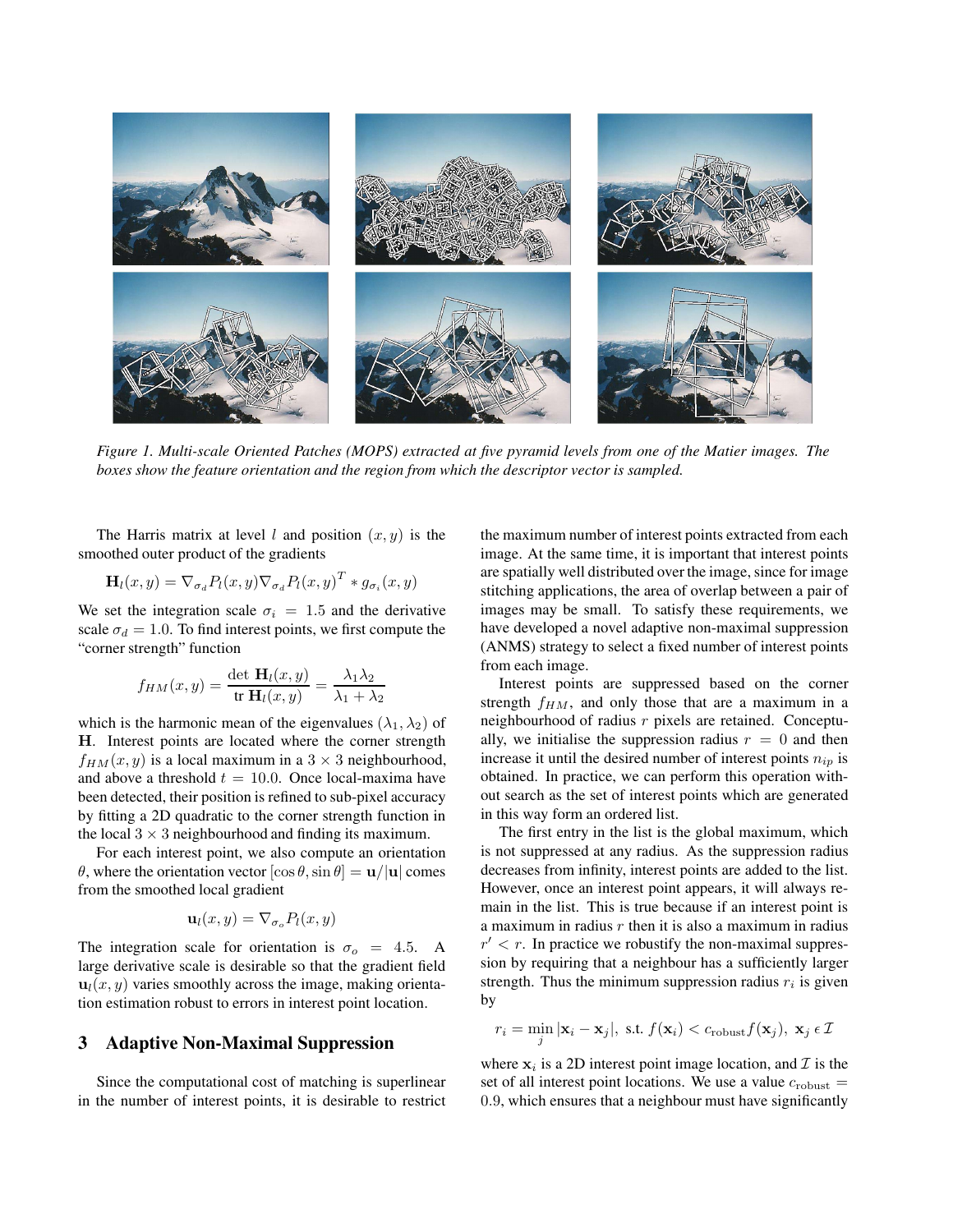

*Figure 3. Repeatability of interest points, orientation and matching for multi-scale oriented patches at the finest pyramid level. These results were obtained using the 7 images of the Matier dataset, each matched to 2 other images. Orientation repeatability means accurate to 3 standard devations (=*  $3 \times 18.5^{\circ}$ *).* 

higher strength for suppression to take place. We select the  $n_{ip} = 500$  interest points with the largest values of  $r_i$ .

Figure 2 compares the results of using regular feature detection (strongest responses) to adpative non-maximal suppression. Note how the latter features are much better distributed across the image. Experiments on a large database of panoramic images (section 7) show that distributing interest points spatially in this way, as opposed to selecting based on max corner strength, results in fewer dropped image matches.

#### **3.1 Repeatability**

To evaluate the accuracy of interest point detection and orientation estimation, we have computed repeatability curves [12]. Figure 3 shows the fraction of interest points whose transformed position is correct (consistent with the global homography) up to some tolerance  $\epsilon$ . Note that contrary to the popular perception that Harris corners are subpixel accurate, the majority of interest points have location errors in the 1-3 pixel range.

### **4 Feature Descriptor**

Once we have determined where to place our interest points, we need to extract a description of the local image structure that will support reliable and efficient matching of features across images. A wide range of such local feature vectors have been developed, including local intensity



*Figure 4. Descriptors are formed using an* <sup>8</sup> <sup>×</sup> <sup>8</sup> *sampling of bias/gain normalised intensity values, with a sample spacing of 5 pixels relative to the detection scale. This low frequency sampling gives the features some robustness to interest point location error, and is achieved by sampling at a higher pyramid level than the detection scale.*

patches [1, 2], Gaussian derivatives [5], shift invariant feature transforms [6], and affine-invariant descriptors [7, 8, 9]. In their comparative survey, Mikolajczyk and Schmid [13] evaluated a variety of these descriptors and found that SIFT features generally perform the best. Local patches oriented to the dominant local orientation were also evaluated, but found not to perform as well.

In this section, we show how such patches can be made less sensitive to the exact feature location by sampling the pixels at a *lower frequency* than the one at which the interest points are located. Given an oriented interest point  $(x, y, l, \theta)$ , we sample a  $8 \times 8$  patch of pixels around the sub-pixel location of the interest point, using a spacing of  $s = 5$  pixels between samples (figure 4). To avoid aliasing, the sampling is performed at a higher pyramid level, such that the sampling rate is approximately once per pixel (the Nyquist frequency). Figure 5 shows how varying the sample spacing s affects the reliability of feature matching. We have found that performance increases up to a value  $s = 5$ , with negligible gains thereafter.

After sampling, the descriptor vector is normalised so that the mean is 0 and the standard deviation is 1. This makes the features invariant to affine changes in intensity (bias and gain). Finally, we perform the Haar wavelet transform on the  $8 \times 8$  descriptor patch  $d_i$  to form a 64 dimensional descriptor vector containing the wavelet coefficients  $c_i$ . Due to the orthogonality property of Haar wavelets, Euclidean distances between features are preserved under this transformation. The first three non-zero wavelet coefficients  $c_1, c_2, c_3$  are used in an indexing strategy described in section 6.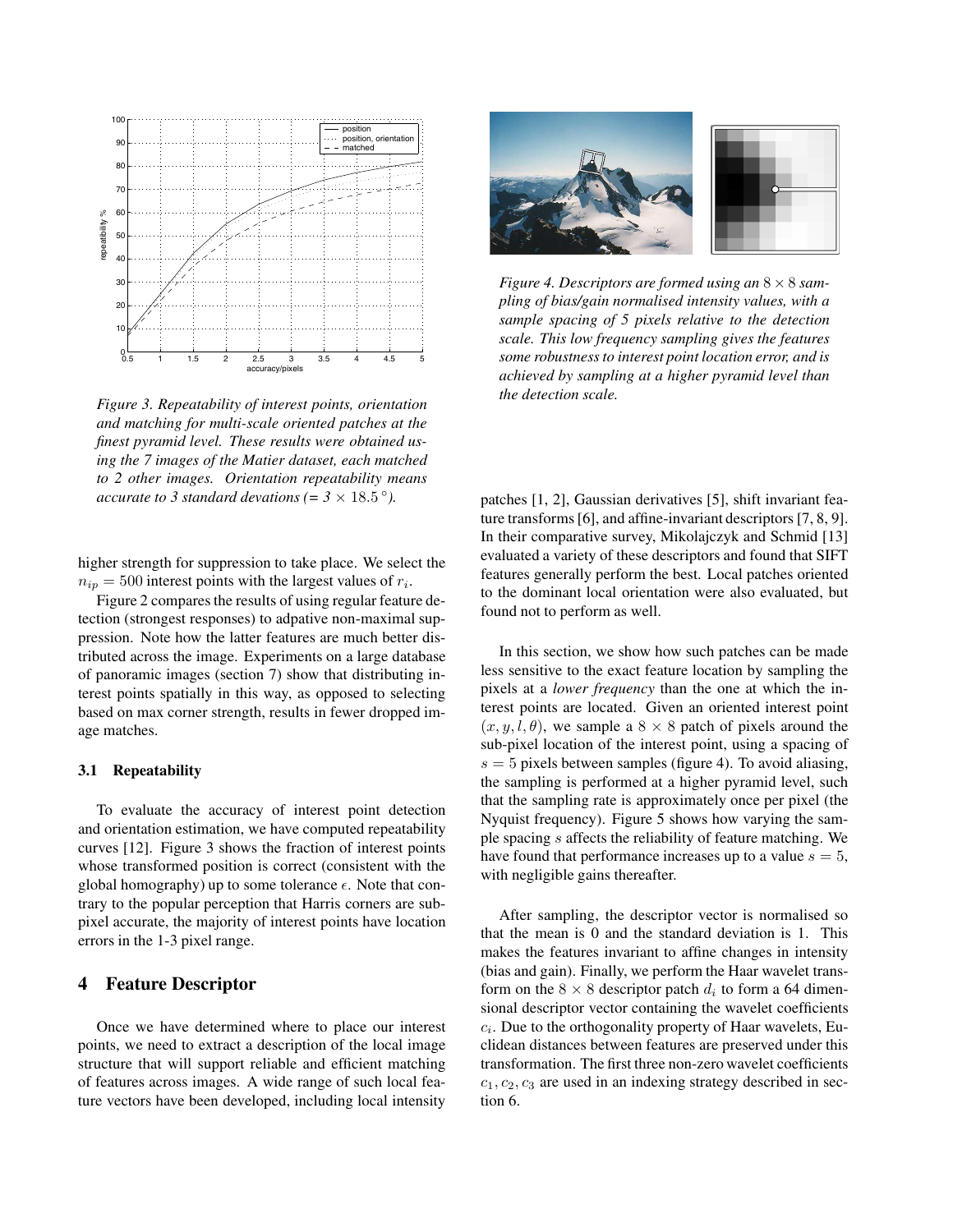

(a) Strongest 250 (b) Strongest 500



(c) ANMS 250,  $r = 24$  (d) ANMS 500,  $r = 16$ 

*Figure 2. Adaptive non-maximal suppression (ANMS). The two upper images show interest points with the highest corner strength, while the lower two images show interest points selected with adaptive non-maximal suppression (along with the corresponding suppression radius* r*). Note how the latter features have a much more uniform spatial distribution across the image.*



*Figure 6. Distributions of matching error for correct and incorrect matches. Note that the distance of the closest match (the 1-NN) is a poor metric for distinguishing whether a match is correct or not (figure (a)), but the ratio of the closest to the second closest (1-NN/2-NN) is a good metric (figure (b)). We have found that using an average of 2-NN distances from multiple images (1NN/(average 2-NN)) is an even better metric (figure (c)). These results were computed from 18567 features in 20 images of the Abbey dataset, and have been verified for several other datasets.*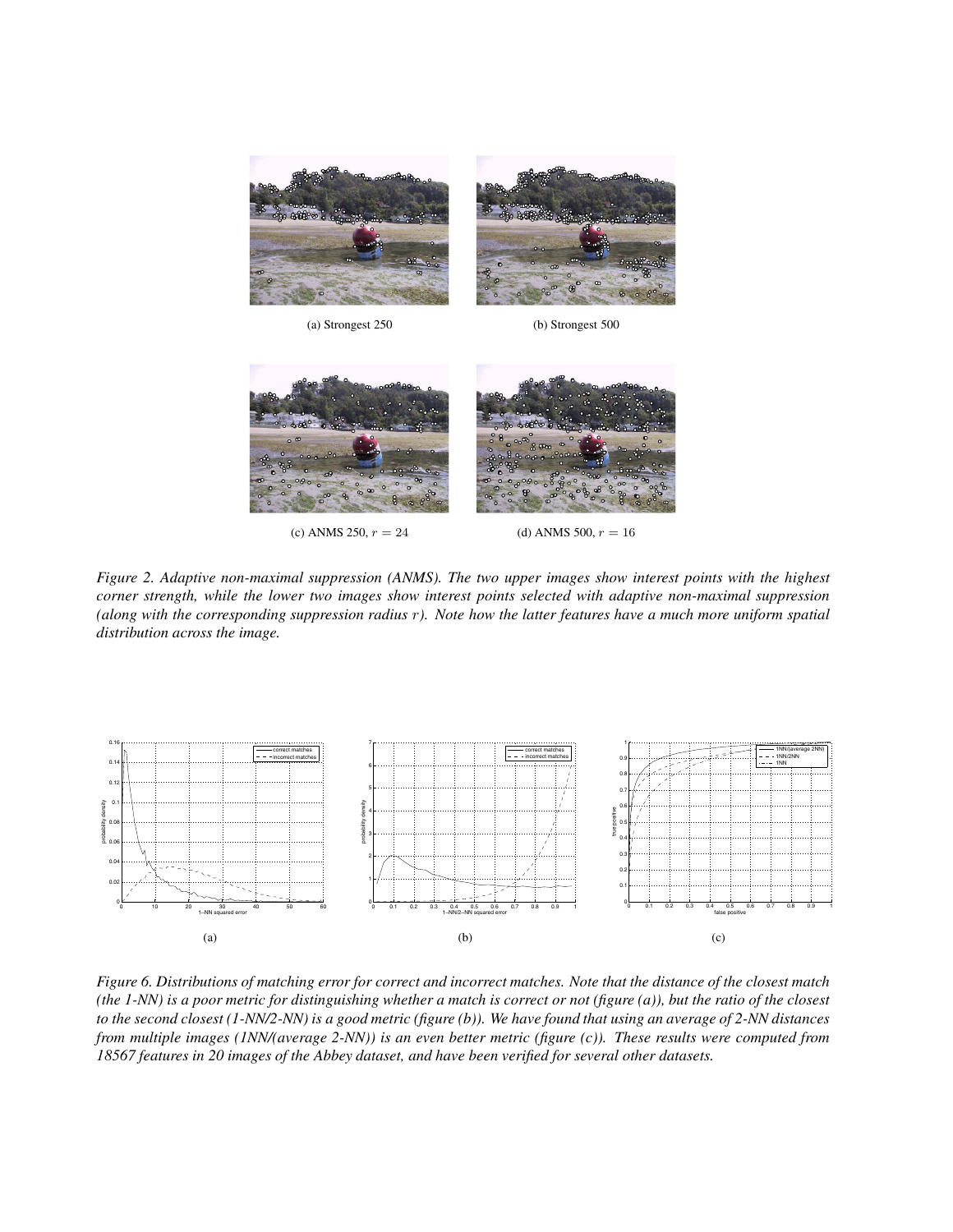

*Figure 5. Effect of changing the descriptor sample spacing on performance. These ROC curves show the results of thresholding feature matches based on normalised match distance as in section 5.1. Performance improves as the sample spacing increases (larger patches), but gains are minimal above a sample spacing of 5 pixels.*

## **5 Feature Matching**

Given Multi-scale Oriented Patches extracted from all n images, the goal of the matching stage is to find geometrically consistent feature matches between all images. This proceeds as follows. First, we find a set of candidate feature matches using an approximate nearest neighbour algorithm (section 6). Then we refine matches using an outlier rejection procedure based on the noise statistics of correct/incorrect matches. Finally we use RANSAC to apply geometric constraints and reject remaining outliers.

#### **5.1 Feature-Space Outlier Rejection**

Our basic noise model assumes that a patch in one image, when correctly oriented and located, corresponds to a patch in the other image modulo additive Gaussian noise:

$$
I'(\mathbf{x}') = \alpha I(\mathbf{x}) + \beta + n(\mathbf{x})
$$
  

$$
\mathbf{x}' = \mathbf{A}\mathbf{x} + \mathbf{t}
$$
  

$$
\mathbf{A} = s \begin{bmatrix} \cos \theta & \sin \theta \\ -\sin \theta & \cos \theta \end{bmatrix}
$$
  

$$
n(\mathbf{x}) \sim \mathcal{N}(0, \sigma_n^2 \mathbf{I})
$$

where  $I(x)$  and  $I'(x)$  are the corresponding patches, and  $n(x)$  is independent Gaussian noise at each pixel. However, we have found this model to be inadequate for classification, since the noise distributions for correctly and incorrectly matching patches overlap significantly (see figure 6(a)). Hence, it is not possible to set a global threshold on the matching error  $e = \sum_{\mathbf{x}} n(\mathbf{x})^2$  in order to distinguish between correct and incorrect matches.

This behaviour has also been observed by Lowe [6], who suggested thresholding instead on the ratio  $e_{1-NN}/e_{2-NN}$ . Here  $e_{1-NN}$  denotes the error for the best match (first nearest neighbour) and  $e_{2-NN}$  denotes the error for the second best match (second nearest neighbour). As in Lowe's work, we have also found that the distributions of  $e_{1-NN}/e_{2-NN}$ for correct and incorrect matches are better separated than the distributions of  $e_{1-NN}$  alone (figure 6(b)).

The intuition for why this works is as follows. For a given feature, correct matches always have substantially lower error than incorrect matches. However, the overall scale of errors varies greatly, depending upon the appearance of that feature (location in feature space). For this reason it is better to use a discriminative classifier that compares correct and incorrect matches for a particular feature, than it is to use a uniform Gaussian noise model in feature space.

Lowe's technique works by assuming that the 1-NN in some image is a potential correct match, whilst the 2-NN in that same image is an incorrect match. In fact, we have observed that the distance in feature space of the 2-NN and subsequent matches is almost constant<sup>1</sup>. We call this the *outlier distance*, as it gives an estimate of the matching distance (error) for an incorrect match (figure 7).

We have found that in the  $n$  image matching context we can improve outlier rejection by using information from all of the images (rather than just the two being matched). Using the same argument as Lowe, the 2-NN from each image will almost certainly be an incorrect match. Hence we *average* the 2-NN distances from all *n* images, to give an improved estimate for the outlier distance. This separates the distributions for correct and incorrect matches still further, resulting in improved outlier rejection (figure 6(c)). Note that the extra overhead associated with computing 2-nearest neighbours in every image is small, since if we want to consider every possible image match, we must compute all of the 1-nearest neighbours anyway.

In general the feature-space outlier rejection test is very powerful. For example, we can eliminate 80% of the false matches for a loss of less than 10% correct matches. This allows for a significant reduction in the number of RANSAC iterations required in subsequent steps.

# **6 Fast Approximate Nearest Neighbours using Wavelet Indexing**

To efficiently find candidate feature matches, we use a fast nearest-neighbour algorithm based on wavelet index-

<sup>&</sup>lt;sup>1</sup>This is known as the shell property. The distances of a set of uniformly distributed points from a query point in high dimensions are almost equal.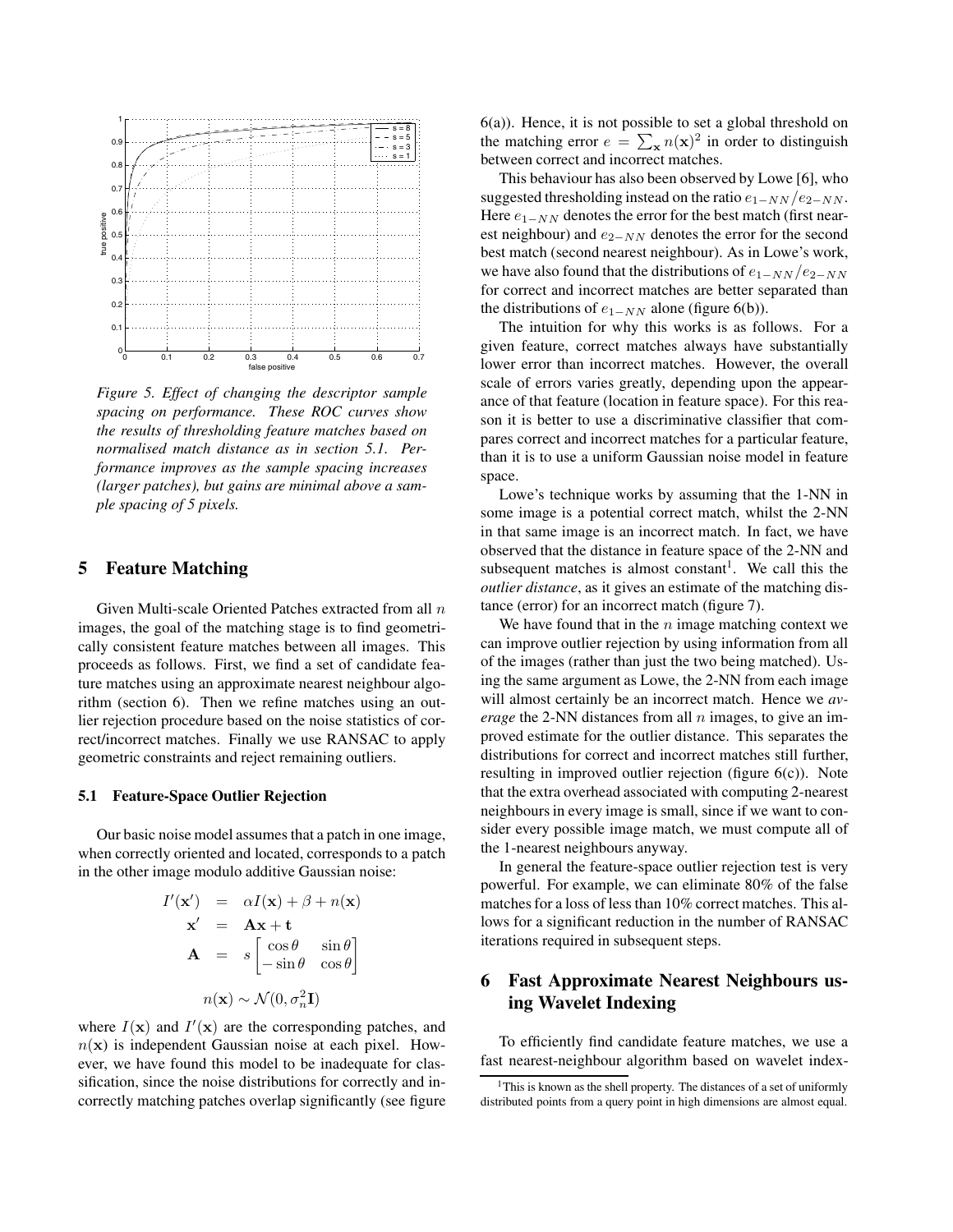

*Figure 7. Thresholding based on outlier distance. This figure shows the best 10 matches for a sample feature. The first is a correct match, and the rest are incorrect matches. Thresholding based purely on matching error gives poor results, since matching errors vary greatly depending upon the position in feature space. However, thresholding at a fraction of the outlier distance gives better results.*

ing. Features are indexed in a three-dimensional lookup table with dimensions corresponding to the first 3 non-zero wavelet coefficients  $c_1, c_2, c_3$  (estimates of  $\frac{\partial I}{\partial x}, \frac{\partial I}{\partial y}, \frac{\partial^2 I}{\partial x \partial y}$ <br>over the patch). The lookup table has  $b = 10$  bins per dimension, which cover  $\pm n_{\sigma} = 3$  standard deviations from the mean of that dimension. Note that the means are typically around zero except for the first derivative that is aligned with the feature orientation, which is significantly positive.

The bins are overlapped so that data within half a bin width, i.e.  $\frac{2n_{\sigma}}{b-1} \frac{1}{2} = \frac{\sigma}{3}$ , are guaranteed to be matched against the query. These are approximate nearest neighbours as it is possible (but unlikely) that the true nearest neighbour lies outside  $\frac{\sigma}{3}$  in one of the 3 dimensions. The query is exhaustively matched to all features in the query bin, and  $k$  approximate nearest neighbours are selected. We then apply the outlier distance constraint as described in section 5.1 to verify correct matches and eliminate outliers. Indexing with b bins on 3 dimensions gives a speedup of  $b^3/2^3$  (assuming features are evenly distributed in the histogram) at the expense of some potential for lost feature matches.

Table 1 compares low frequency wavelet indexing to indexing using random grey values from the descriptor. At our chosen operating point of 10 bins per dimension, wavelet indexing retains 10% more matches than indexing on random grey values. At this operating point our indexing



*Figure 8. ROC curves for patch refinement with different alignment models (Matier dataset). Each additional free parameter degrades the matching performance.*

scheme gives a speedup of  $10^3/2^3 = 125$  for a loss of less than 10% of the correct matches.

| Indexing     | Dataset | Number of bins / dimension |      |      |      |
|--------------|---------|----------------------------|------|------|------|
| Method       |         |                            |      | 10   |      |
| Wavelet      | Matier  | 100                        | 99.6 | 91.4 | 72.4 |
|              | Abbey   | 100                        | 99.9 | 95.1 | 80.2 |
| Random pixel | Matier  | 100                        | 97.9 | 79.8 | 57.8 |
|              | Abbey   | 100                        | 96.7 | 77.8 | 56.3 |

*Table 1. Indexing on wavelet coefficients vs. pixel values - percent recall in database matching. Using 10 bins per dimension, indexing on the 3 non-zero low frequency Haar wavelet coefficients (x and y derivatives and the cross derivative) gives about 10% better recall than indexing on random dimensions (pixels) of the descriptor.*

## **7 Experimental Results**

#### **7.1 Patch Refinement**

In [13], Mikolajczyk and Schmid note that "It would be interesting to include correlation with patch alignment which corrects for these errors and to measure the gain obtained by such an alignment." Since sensitivity to localization errors has been touted as one of the weaknesses of pixel-based descriptors, we decided to implement this suggestion to see how much it would help. Rather than computing sum-squared error on pixel patches (or wavelet coefficients) directly, we included a stage of Lucas-Kanade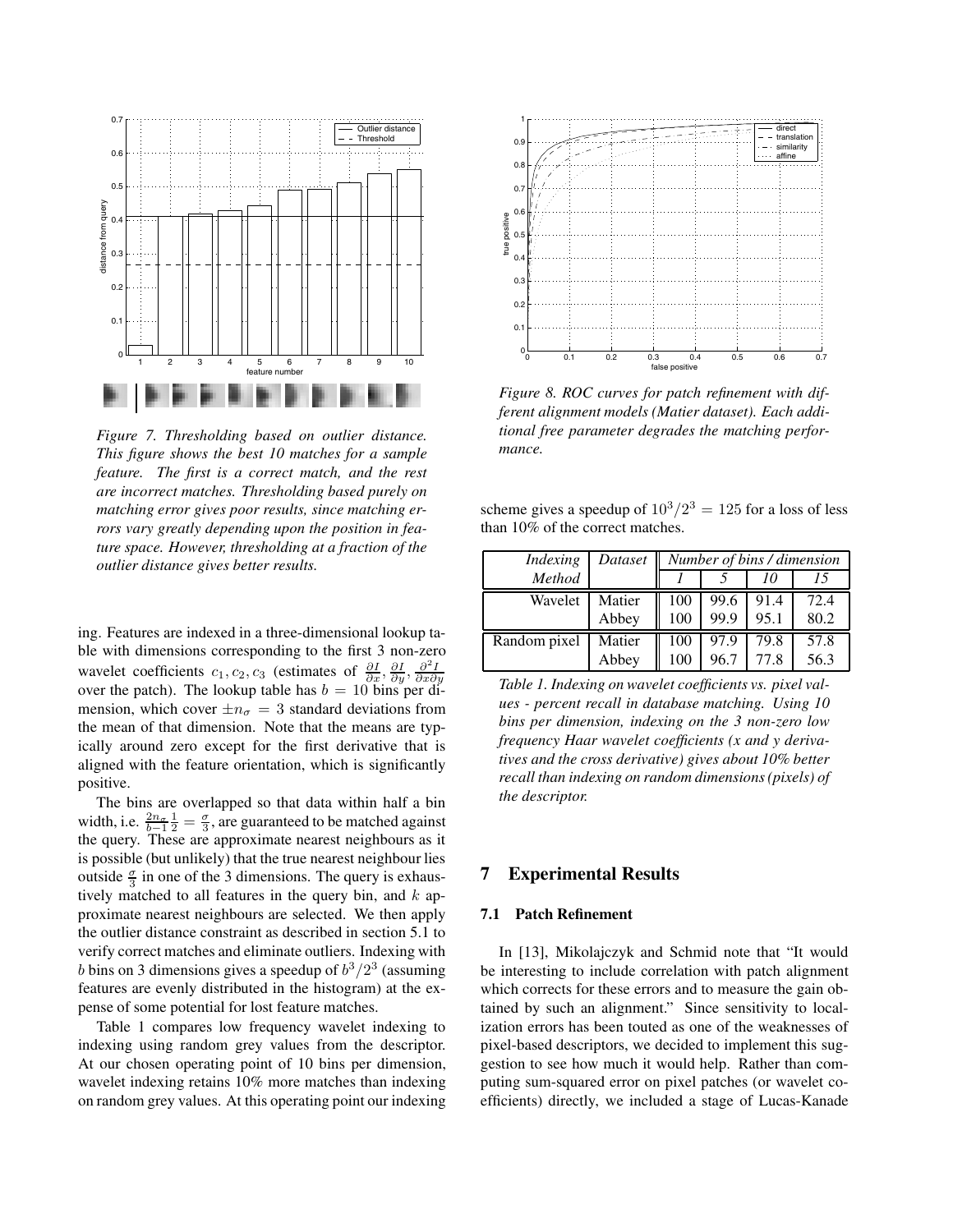[3] refinement to bring the patches more closely into spatial alignment before computing the pairwise descriptor distance. Since this has elements in common with the use of tangent distances [16] we expected that there might be an improvement in the separation of good and bad matches. Instead we found the opposite to be true.

We used four motion models (direct, translation, similarity and affine) with 0, 2, 4 and 6 parameters respectively. The results are shown in figure 8. Note that matching performance is degraded for each new parameter that is added to the model.

Since correct matches are already fairly well aligned, but bad matches typically have large errors, refinement tends to overfit the incorrect matches, whilst making only small improvements to the correct matches. This means that Lucas-Kanade refinement actually makes it more difficult to distinguish between correct and incorrect matches than before.

#### **7.2 Panoramic Image Stitching**

We have successfully tested our multi-image matching scheme on a dataset containing hundreds of panoramic images. We present results for the Matier and Abbey datasets in figure 9. See www.research.microsoft.com/∼szeliski/StitchingEvaluation for more examples.

#### **8 Conclusions**

We have presented a new type of invariant feature, which we call Multi-Scale Oriented Patches (MOPs). These features utilise a novel adaptive non-maximal suppression algorithm for interest point location, and a simple sampling of the (oriented) local image intensity for the feature descriptor. We have also introduced two innovations in multiimage matching. First, we have demonstrated an improved test for verification of pairwise image matches that uses matching results from all  $n$  images. Second, we have shown that an indexing scheme based on low frequency wavelet coefficients yields a fast approximate nearest neighbour algorithm that is superior to indexing using the raw data values.

Future work will extend the features to incorporate true scale invariance, colour, and more robust rotation estimates. We would also like to perform a more detailed, quantitative analysis of feature matching performance on large databases of panoramic images.

## **References**

[1] W. Förstner. A feature-based correspondence algorithm for image matching. *Int.l Arch. Photogrammetry & Remote Sensing*, 26(3):150–166, 1986.

- [2] C. Harris. Geometry from visual motion. In A. Blake and A. Yuille, editors, *Active Vision*, pages 263–284. MIT Press, 1992.
- [3] B. Lucas and T. Kanade. An iterative image registration technique with an application to stereo vision. In *Proceedings of the 7th International Joint Conference on Artificial Intelligence*, pages 674–679, 1981.
- [4] J. Bergen, P. Anandan, K. Hanna, and R. Hingorani. Hierachical model-based motion estimation. In *Proceedings of the 2nd European Conference on Computer Vision (ECCV92)*, pages 237–252. Springer-Verlag, May 1992.
- [5] C. Schmid and R. Mohr. Local grayvalue invariants for image retrieval. *IEEE Transactions on Pattern Analysis and Machine Intelligence*, 19(5):530–535, May 1997.
- [6] D. G. Lowe. Distinctive image features from scale-invariant keypoints. *International Journal of Computer Vision*, 60(2):91–110, 2004.
- [7] A. Baumberg. Reliable feature matching across widely separated views. In *Proceedings of the Interational Conference on Computer Vision and Pattern Recognition (CVPR00)*, pages 774–781, 2000.
- [8] T. Tuytelaars and L. Van Gool. Wide baseline stereo matching based on local, affinely invariant regions. In *Proceedings of the 11th British Machine Vision Conference (BMVC00)*, pages 412–422, Bristol, UK, 2000.
- [9] M. Brown and D. Lowe. Invariant features from interest point groups. In *Proceedings of the 13th British Machine Vision Conference (BMVC02)*, pages 253–262, Cardiff, 2002.
- [10] J. Matas, O. Chum, M. Urban, and T. Pajdla. Robust wide baseline stereo from maximally stable extremal regions. In *Proceedings of the 13th British Machine Vision Conference (BMVC02)*, 2002.
- [11] G. Carneiro and A. Jepson. Multi-scale local phase-based features. In *Proceedings of the Interational Conference on Computer Vision and Pattern Recognition (CVPR03)*, 2003.
- [12] C. Schmid, R. Mohr, and C. Bauckhage. Evaluation of interest point detectors. *International Journal of Computer Vision*, 37(2):151–172, June 2000.
- [13] K. Mikolajczyk and C. Schmid. A performance evaluation of local descriptors. In *Proceedings of the Interational Conference on Computer Vision and Pattern Recognition (CVPR03)*, 2003.
- [14] F. Schaffalitzky and A. Zisserman. Multi-view matching for unordered image sets, or "How do I organise my holiday snaps?". In *Proceedings of the 7th European Conference on Computer Vision (ECCV02)*, pages 414–431, 2002.
- [15] M. Brown and D. Lowe. Recognising panoramas. In *Proceedings of the 9th International Conference on Computer Vision (ICCV03)*, volume 2, pages 1218–1225, Nice, October 2003.
- [16] Patrice Simard, Yann LeCun, John S. Denker, and Bernard Victorri. Transformation invariance in pattern recognitiontangent distance and tangent propagation. In *Neural Networks: Tricks of the Trade*, pages 239–27, 1996.